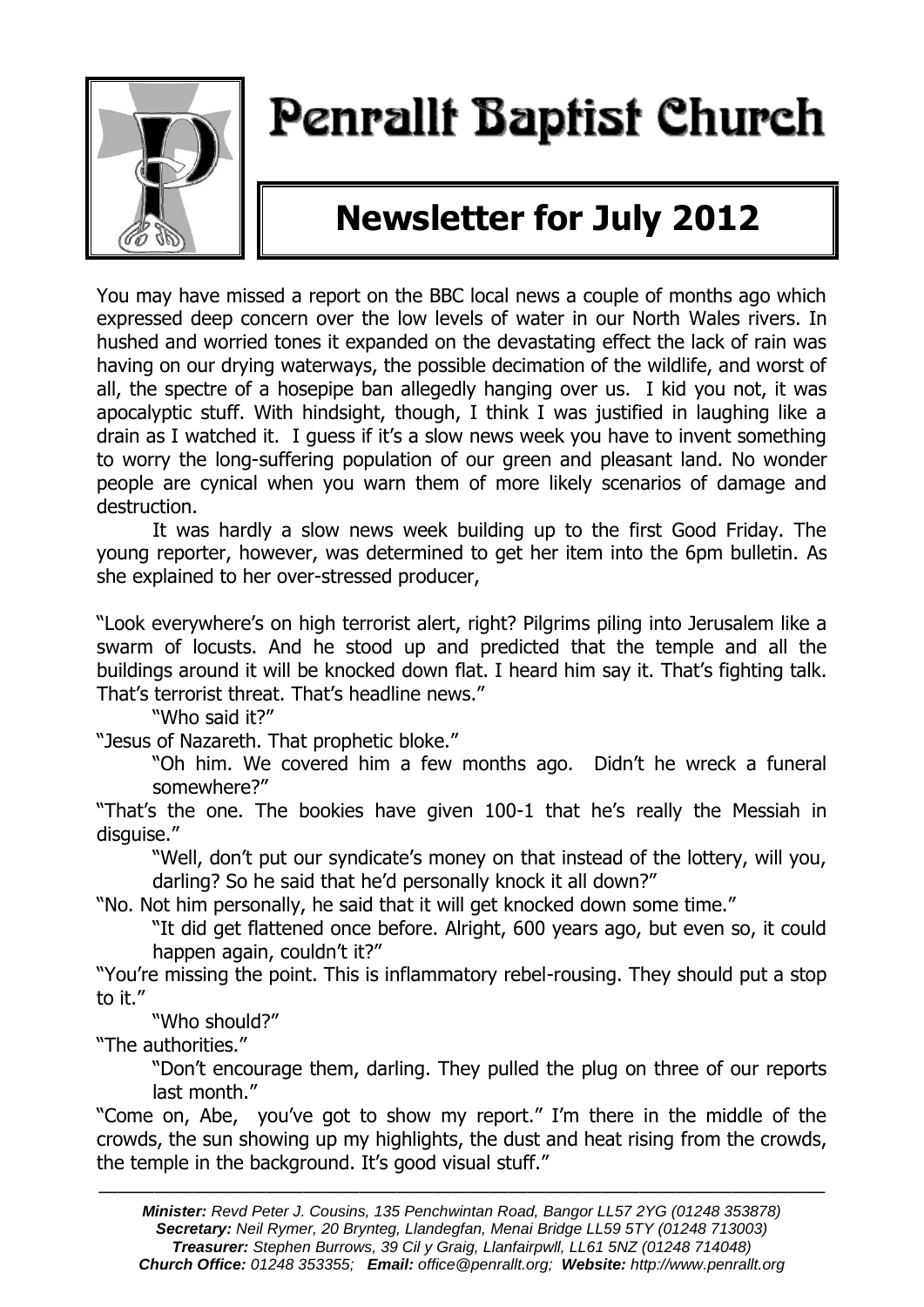"We've got more important things on the go. The preparations for the passover. The political unrest surrounding the sentencing of Barabbas, the… "

"Give me a break. He said the sun will go dark, an angel will sound a trumpet." "This place is full of freaks. Forget him."

"They say he raised a man in Bethany from the dead last week."

"Bethany? The whole town is dead. You mean he woke someone in Bethany up from his after dinner snooze? What else is he prophesying?"

"That he's going to die and rise again after three days."

"Who is?"

"He is. Jesus of Nazareth."

"Listen love. Shelve your report, and come back to me when Jesus of Nazareth rises from the dead. OK? In the meantime why not run something on the threat of pickpockets in the crowds?"

Jesus was controversial in his day. Some believed him. Some doubted. Some made sarcastic remarks. Some tried to silence him. He insisted that there can be no sitting on the fence. I was right to doubt the BBC report about our dangerously dry rivers, but when as a young man I looked into the claims that Jesus made about himself I chose to believe him. Forty years on I thank God I did. Where we stand on him will decide where we spend eternity. That decision is urgent for everyone. I commend Jesus to you. Read the Gospels for yourself and decide.

I wish you a dry summer, faith in Jesus and God's blessing, **Peter**

| <b>SERVICES IN JULY</b> |                                                               |                                      |                  |  |  |
|-------------------------|---------------------------------------------------------------|--------------------------------------|------------------|--|--|
| July $1$                |                                                               |                                      |                  |  |  |
| 10.30am                 | Service with the Smiths                                       |                                      |                  |  |  |
| 2.15 <sub>pm</sub>      | Service at Bontnewydd                                         |                                      |                  |  |  |
| 7.00pm                  | <b>Communion Service</b>                                      | One World, One Authority; One World, |                  |  |  |
|                         |                                                               | <b>One Saviour</b>                   | Matthew 21:12-27 |  |  |
| July 8                  |                                                               |                                      |                  |  |  |
| 10.30am                 | "The Lord Scattered Them" – People Migration and God's Plans. |                                      |                  |  |  |
|                         |                                                               |                                      | Genesis 11:1-9   |  |  |
| 7.00pm                  | In or Out? The Kingdom of God is like the Most Divisive       |                                      |                  |  |  |
|                         | <b>Wedding Feast Ever</b>                                     |                                      | Matthew 22:-14   |  |  |
|                         |                                                               |                                      |                  |  |  |

#### **July 15**

| $10.30$ am | James Goodman | <b>Praise God: "To infinity, and beyond!"</b> |               |  |
|------------|---------------|-----------------------------------------------|---------------|--|
|            |               |                                               | Psalm 145     |  |
| 7.00pm     | Roger Borlace | <b>Tricky Questions</b>                       | Matt.22:15-46 |  |

#### **July 22**

10.30am **"It Takes a Whole Church to Raise a Child"** Luke 18:15-17 7.00pm **The Word in Action** Nehemiah 8:1-12 (In this service we will be saying goodbye temporarily to Duncan and Trudie Tough who will be leaving for training in the US with Wycliffe Bible Translators. They will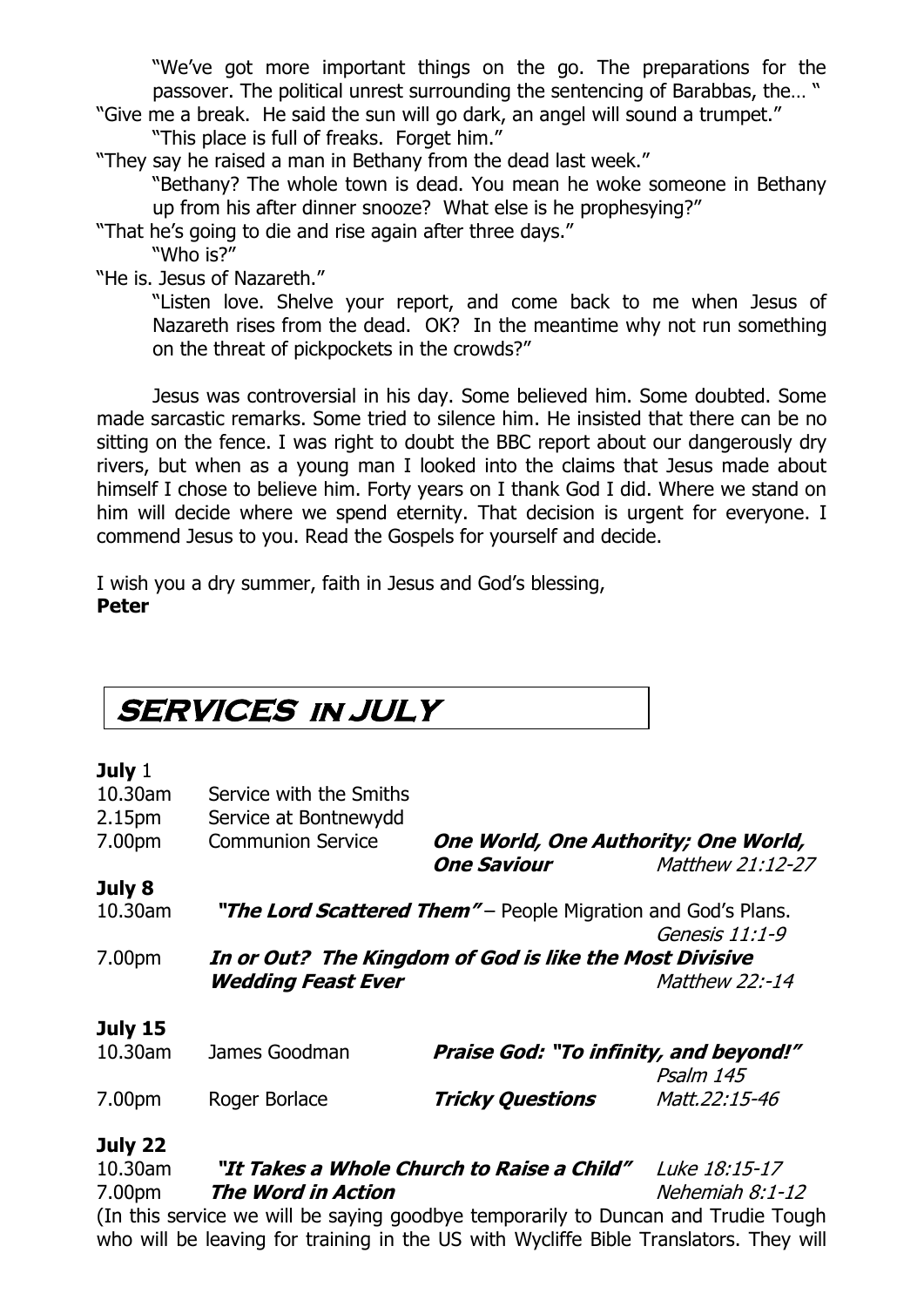return at Christmas before we hold a service of commissioning for their work in Papua New Guinea, which we hope will begin in January 2013.)

#### **July 29**

10.30am Communion Service Geoff Birch **God's Market Garden Hebrews 10:19-25** 7.00pm **The Kingdom of Heaven is to be shared with the world, not kept as a private collector's piece.** Matthew 23:1-39

#### **Our Preaching Team for July:**

Peter Cousins is Penrallt's minister. James Goodman is a member of Penrallt, who works in the Office of Programme Management in Bangor University. Geoff Birch and Roger Borlace are retired ministers, members of Penrallt.

#### **CHURCH LUNCH**

We will host a church lunch on Sunday July  $1<sup>st</sup>$ . Please bring enough buffet-style 'finger food' for yourself and one or two others. (Note that there will be no buffet lunch in August or September.)

## **Special Dates for July**

| <b>Monday 2</b>    | 7.30pm             | Church members' meeting                             |
|--------------------|--------------------|-----------------------------------------------------|
| <b>Wednesday 4</b> | 10.30am            | Men's Prayer Meeting followed by Coffee in Options. |
| <b>Monday 9</b>    | $2.00pm$ .         | Pastoral Care Team Meeting.                         |
| Sunday 15          | 2.00 <sub>pm</sub> | Cytun Praise on the Pier (far end)                  |
| <b>Saturday 21</b> | 7.00pm             | Men's Evening                                       |

## **News of People**

**Freya Birchill** will be marrying **Raj** in her home church on Saturday 28<sup>th</sup> July. We congratulate **Kristin Koller** on achieving funding for her PhD in Bangor and look forward to sharing the next three years with her. Our condolences to **Hannah Norris** and her parents on the death of her grandfather last month.

Congratulations to **Steve Collis and Katie Liber** on their engagement.

We pray God's blessing on **Daniel Jenkins**, son-in-law of Huw and Laurraine Harries, (married to Laura) on his ordination later this month into the ministry of the Apostolic Church in South Wales.

#### **Student Coordinator**

We thank **Danielle** for her hard work over the last year as Penrallt's Student Coordinator and wish her God's blessing as she finishes her Masters degree. **David McCormack** will take over from her in September.

#### **Children's Birthdays in July**

**5 th:** Cadi Gwyn Evans; **7 th:** Charis Gordon-Roberts; **19th:** Katherine Adams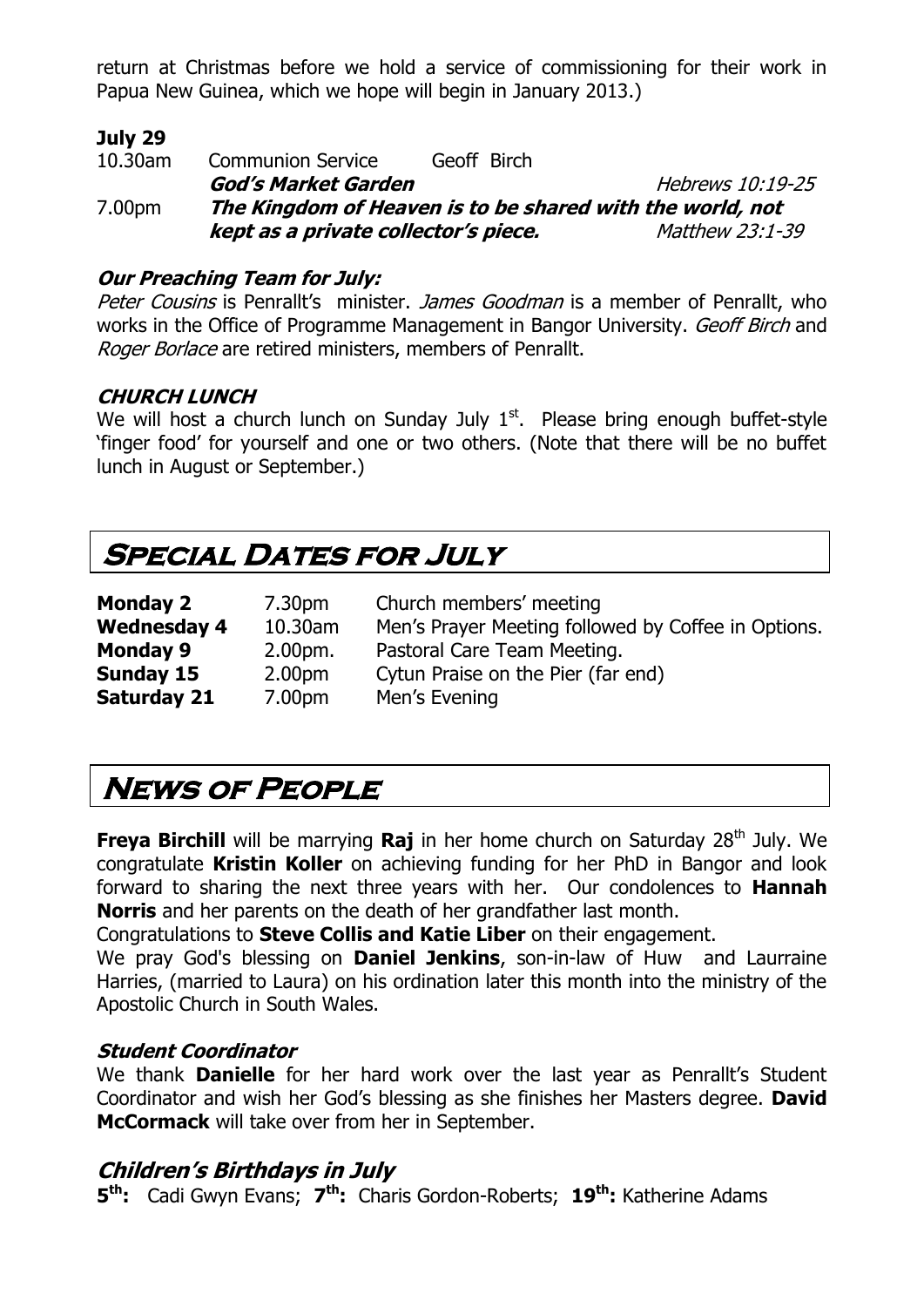#### **Please check with the contact people when there are meetings this month.**   $HG - H$ ome Group

|            | שטיוט – ווטוויר – טו ו |                                         |                                                        |
|------------|------------------------|-----------------------------------------|--------------------------------------------------------|
| Day        | <b>Time</b>            | <b>Details</b>                          | <b>Contacts</b>                                        |
| <b>Tue</b> | 8.00pm                 | HG, Nilgiri                             | Joan Beer (353874)                                     |
| <b>Tue</b> | 7.30pm                 | HG, Tyddyn Isaf, Menai<br><b>Bridge</b> | Magnus Forrester-Barker<br>(717570)                    |
| <b>Wed</b> | 10.30am                | Men's Prayer Meeting                    | Peter Cousins (353878)                                 |
| <b>Wed</b> | 2.00 <sub>pm</sub>     | Carers' Home Group                      | Carol Morris (208407)                                  |
| <b>Wed</b> | 7.30pm                 | HG, The Nomads                          | Jess & Seamus Adams (421185)<br>Susan Cousins (353878) |
| <b>Wed</b> | 7.30pm                 | HG, Bethesda                            | Jon & Deb Stammers (602868)                            |
| <b>Wed</b> | 8.00pm                 | HG, Grŵp Cymraeg                        | Owen & Nia Lloyd Evans (352634)                        |
| <b>Thu</b> | 10.30am                | Post-Alpha Bible Study                  | Sue & Lawrence Moss (713793)                           |
| Thu        | 7.30pm                 | HG, Llanfairpwll                        | Sue & Lawrence Moss (713793)                           |
| Thu        | 7.45pm                 | HG, Talwrn                              | Gill & James Goodman (751074)                          |
| Fri        | 10.30am<br>- noon      | <b>Cheeky Monkeys</b>                   | Joan Rymer (713003)                                    |
| Fri        | $10.30 -$<br>12.30pm   | HG, 6 Maes y Dref                       | Anne Collis (353173)<br>anne@collis66.freeserve.co.uk  |
| <b>Sat</b> | 8.30am                 | <b>Prayer Meeting</b>                   |                                                        |

### **Noticeboard**

#### **Appointment**

Older Penrallt people will be interested to hear that Rev. Dr. Ed Kaneen has been appointed as a new tutor to South Wales Baptist College in Cardiff. Ed is the grandson of Jack and Harriet Richmond, staunch members of Penrallt for many years. He is the son of Penny, who died last year.

#### **Men's Prayer Meeting Wednesday 4 July 10.30am** The men will meet for prayer as usual, followed by coffee in Options.

**Walking Group Tuesday 17 July 10.30am**

**Malltraeth Sands, Llanddwyn Island and Newborough Forest**  Meet at the carpark on the SW side of the A4080 just north of Newborough (411 671). The walk is about 8 miles, but as it doesn't involve any climbing or difficult terrain it will only take about 4 hours. We aim to get to the end of Llanddwyn Island in time for lunch at about 12.30pm. If we stay there for half an hour we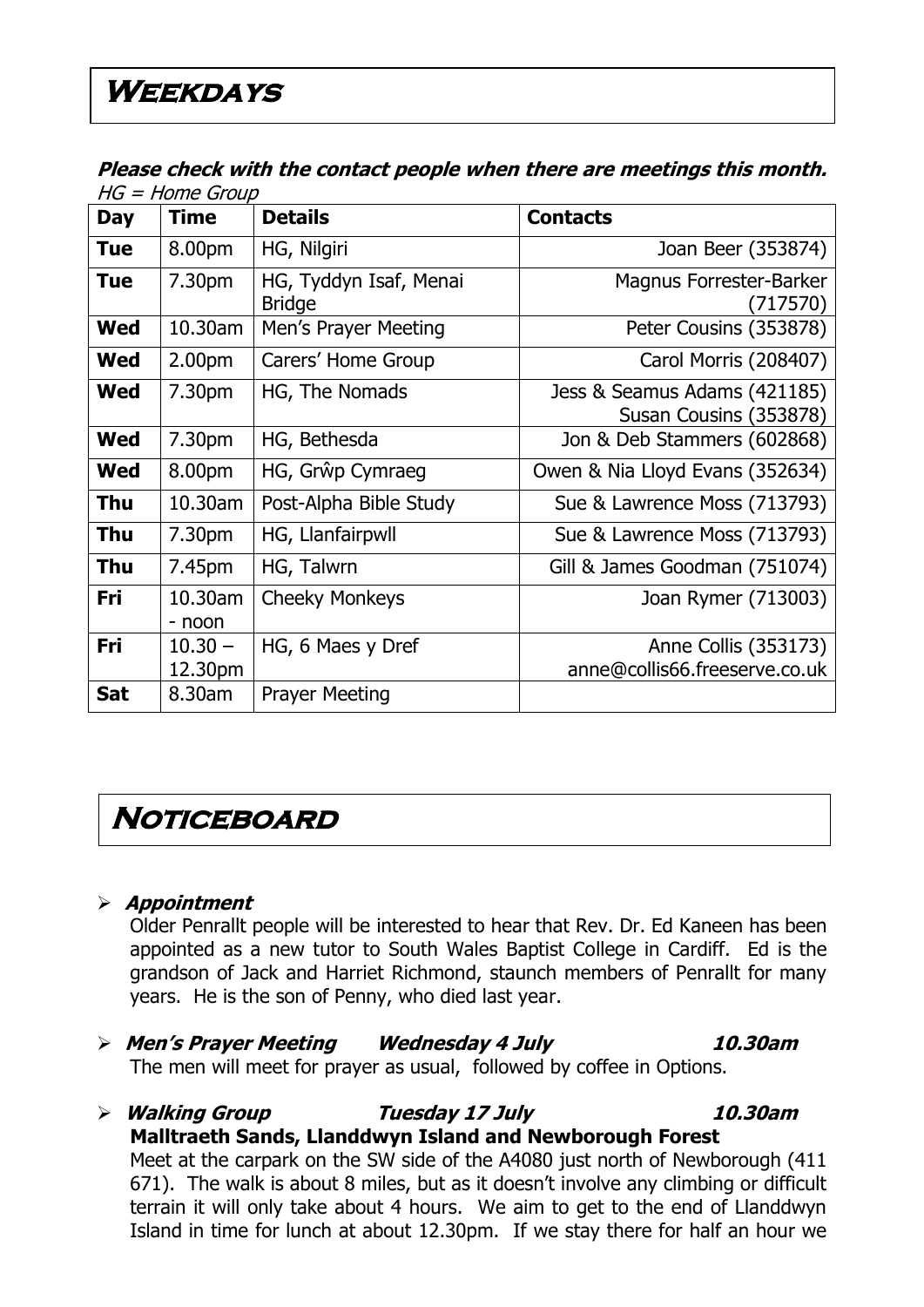should get back to the cars by 3pm. If anyone needs transport, ring Roger & Pat Borlace (01248 713146).

#### **Men's Games Evening Saturday 21 July 7.00pm**

The Men's Evening is carrying on throughout the summer after all!

### **Christian Aid Tuesday 24 July 7.30pm**

A short meeting will be held at 7.30 at St John's Methodist church, Bangor High Street, to discuss Christian Aid Week, to try to share the workload between us and to enjoy fellowship and tea and biscuits afterwards. Mainly for church Christian Aid representatives but all are welcome.

#### **Holiday Bible Club 20 – 24 August**

St John's Methodist Church are running their Holiday Bible Club for children 5 - 11+ from Monday 20th August to Friday 24th August from 9:30 to 12 noon each day using "On Your Marks!" from Scripture Union. All children are welcome. For information, publicity and booking forms please contact Deacon Stephen Roe on [stephen.roe@methodist.org.uk](mailto:stephen.roe@methodist.org.uk) or (01248) 717084

#### **Penrallt on Facebook**

100 people are signed up to Penrallt's Facebook site. Join us.

#### **Homeless in Bangor**

Last month we delivered a cheque from Penrallt for £325 to the scheme to feed the homeless in Bangor. They spend £300 a month to supply the meals, so our last cheque has supplied over a month's worth. Please do not give money directly to the homeless in Upper Bangor. We have found in the past that it has encouraged aggressive begging on the church premises by people who have a history of violence. You will find brown envelopes in the porch to put your gift in.

#### **The Prayer Room**…

…is open before and after the service for quiet prayer. Penrallt is a place of prayer, so make use of this sacred space.

#### **Pray for Penrallt Every Day**

Sign up to receive our prayer diary by e-mail every Monday morning by sending your request to: [office@penrallt.org.](mailto:office@penrallt.org)

If you have some subject for prayer, either send it in by e-mail, or fill in one of the pink cards, which are available in the porch, and place it in the visitors' cards box or give it to Peter or Magnus.

#### **Pastoral Help**

If you have pastoral concerns please contact Peter or one of the other members of the Pastoral Care team:

Geoff Birch 01286 870944 Pat Borlace 713146, Eunice Smith 713296, Judy Stammers 364394 Geoff Moore 410582

#### **Deadline for next month's newsletter** Sunday 22 July

Please send information to Gwyneth [\(gwyneth@brindley-wales.com](mailto:gwyneth@brindley-wales.com) or 352682)